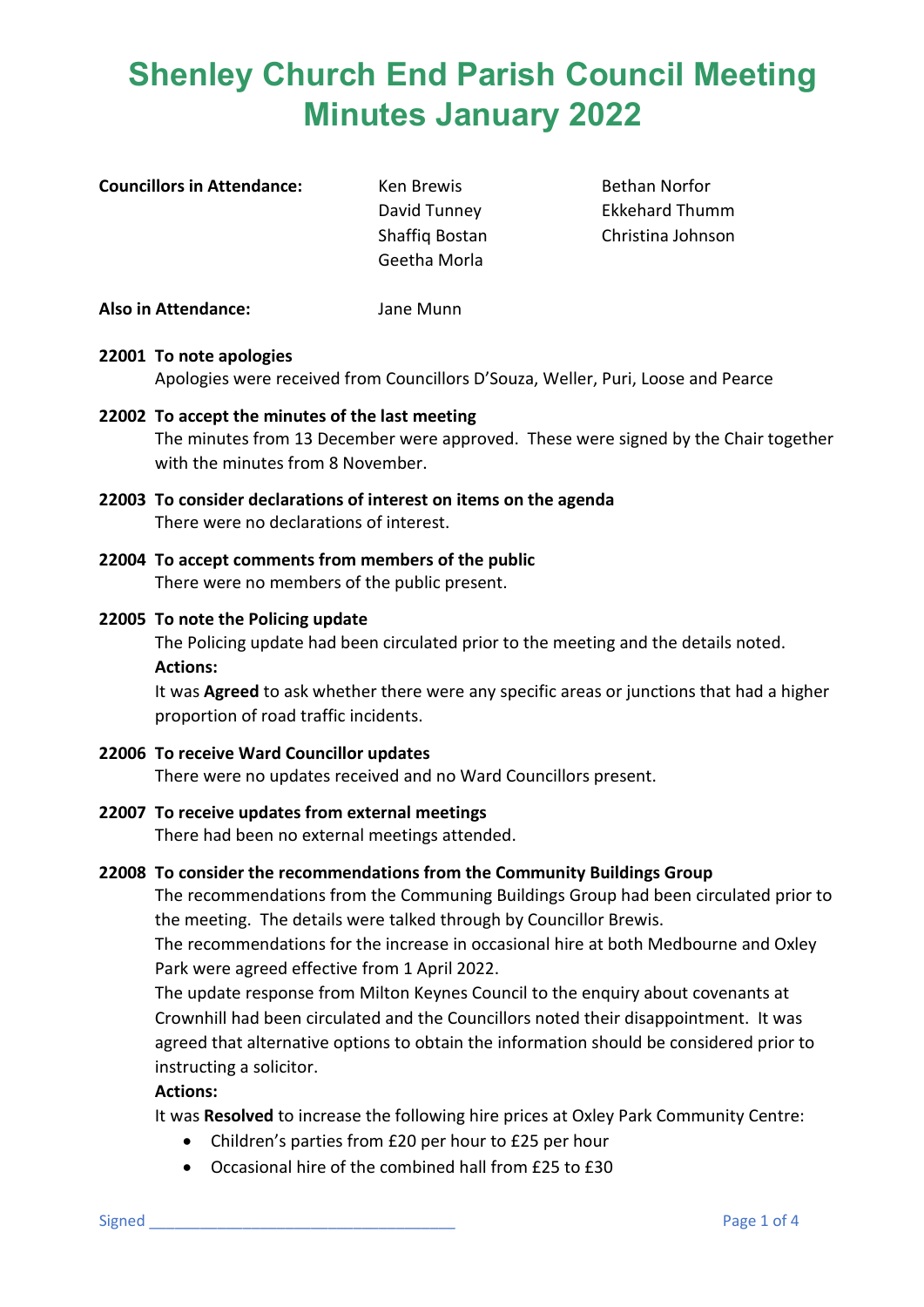It was **Resolved** to increase the following hire prices at Medbourne Pavilion

- Children's parties from £25 per hour to £30 per hour
- Occasional hire of the community hall from £20 to £25
- Occasional hire of the combined hall from £20 to £25
- Occasional hire of the combined hall from £30 to £35

It was **Resolved** to request title deeds for Crownhill Meeting Place to see if any covenants are noted.

It was **Resolved** to highlight the Councils disappointment in the response to the information request and put forward a Freedom of Information Request to confirm the situation if needed.

### **22009 To consider reports and recommendations**

The report and recommendations had been circulated prior to the meeting and the details noted. The engineers have attended Medbourne, and we are waiting on the quote for the shutter repairs. The repairs will need to take place during school holidays so a prompt decision will be needed.

#### **Actions:**

It was **Agreed** that once received the quotes would be circulated and a decision made via email on the repairs. A WhatsApp would also be sent to confirm the details were waiting a response.

#### **22010 To consider planning applications currently active**

**21/03509 Selby Grove Enclosure of garden with 2.1m fence** Whilst there were no objections to the proposal, it was noted that the fence must not

impact on site lines from Shouler Close and the use of the residents parking bay.

**22/00056 Rathbone Close Conversion of attached garage to habitable room**

There were no objections to the proposal

**Actions:**

It was **Resolved** to respond to the applications as agreed.

## **22011 To consider the recommendations from the Finance Group**

The recommendations from the Finance Group had been circulated prior to the meeting. It was agreed that the updated Financial Regulations, Financial Control document and Financial Risk Assessment would be accepted.

The final budget figures were discussed, and the recommendations agreed. No funds will be allocated from the budget to reserves for future projects in this financial year. Following further discussion and vote it was agreed to increase the precept by £5 per year resulting in a £13,472 deficit in budget which would be covered by reserve funds.

**Actions:**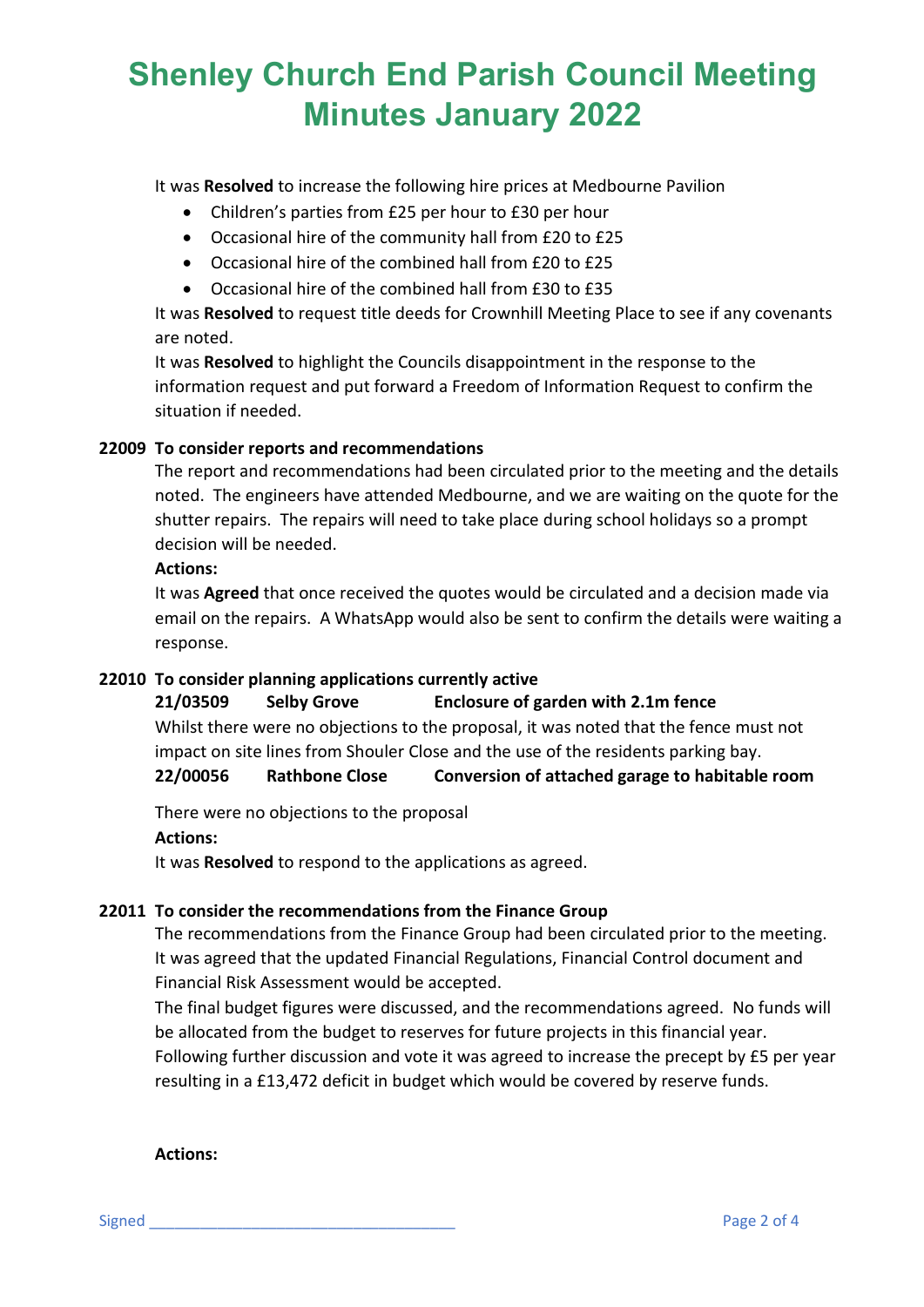It was **Resolved** to accept the updated Financial Regulations, Financial Control and Financial Risk Assessment

It was **Resolved** to accept the budget including the funding for Crownhill It was **Resolved** to set aside budget from this year to cover the cost of living rise for 2021- 2022 which is yet to be agreed

It was **Resolved** to set the Precept for 2022/23 at £78.00 per Band D an increase of £5 per year (6.85%). The overall Precept income will be £336,346.50 resulting in an increase of 8.66% from 2021-22.

It was **Agreed** that this information should be shared in the next parish magazine

## **22012 To consider whether to continue to express an interest in landscaping from 2023**

It was agreed that the council would continue to express an interest to ensure that all details of the proposal are provided.

#### **Actions:**

It was **Resolved** to confirm our continued interest and request information relating to TUPE It was **Agreed** that an independent review of the landscaping requirements should be obtained to provide an estimate of costs

#### **22013 Financial Matters**

Details of payments authorised to date had been circulated:

| <b>FCS</b>               | Windows Med & Oxley                | £141.60   |
|--------------------------|------------------------------------|-----------|
| Digital Origin           | Laptops x 4 & associated equipment | £3,888.00 |
| Amazon                   | locking system internal shutter    | £32.98    |
|                          | Medbourne                          |           |
| Qtac                     | Payroll Dec & Jan                  | £58.21    |
| Pure Washrooms           | Washroom service 2022-23 Med &     | £2,908.01 |
|                          | Cartshed                           |           |
| <b>Black &amp; White</b> | Fire alarm call out Medbourne      | £148.26   |
| Meet & greet             | Oxley                              | £50.00    |
| Warners                  | <b>Bins December</b>               | £873.60   |
| Neal Landscapes          | Landscaping Oxley & Cartshed       | £216.00   |
| Meet & greet             | Oxley                              | £75.00    |
| SGS                      | <b>Grounds Medbourne</b>           | £1,152.00 |
| Prokleen                 | Cleaning all sites                 | £2,513.40 |
| <b>HMRC</b>              | January                            | £2,210.73 |
| Pension                  | January                            | £2,974.21 |
| <b>Salaries</b>          | January                            | £7,487.34 |
| <b>CME</b>               | Boiler work Oxley Park             | £3,426.75 |
| Oakley                   | Window cleaning Cartshed           | £30.00    |
| Warners                  | Replacement gate & Fence Cartshed  | £1,014.00 |
| <b>Brooknight</b>        | December lock ups Medbourne &      | £754.35   |
|                          | Oxley                              |           |